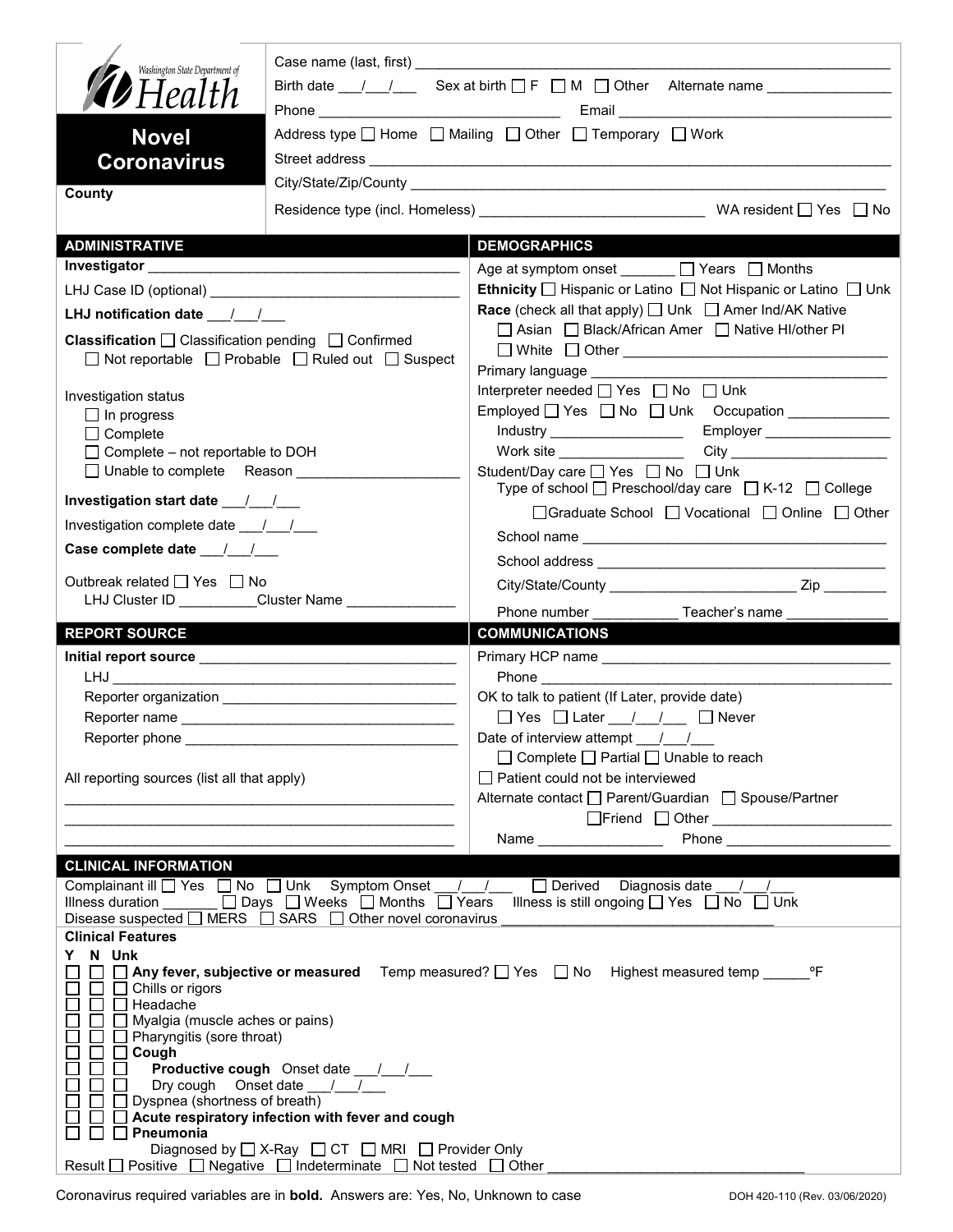| Case Name                                                                                                          |                                                                                                                                                                                                                               | LHJ Case ID                                                                      |                                |  |  |
|--------------------------------------------------------------------------------------------------------------------|-------------------------------------------------------------------------------------------------------------------------------------------------------------------------------------------------------------------------------|----------------------------------------------------------------------------------|--------------------------------|--|--|
|                                                                                                                    | Acute respiratory distress syndrome (ARDS)                                                                                                                                                                                    | Diagnosed by O X-Ray O CT O MRI O Provider only                                  |                                |  |  |
| $\Box$ Nausea                                                                                                      |                                                                                                                                                                                                                               |                                                                                  |                                |  |  |
|                                                                                                                    | $\Box$ $\Box$ Vomiting<br>$\Box$ Diarrhea (3 or more loose stools within a 24 hour period)                                                                                                                                    |                                                                                  |                                |  |  |
|                                                                                                                    | Abdominal pain or cramps                                                                                                                                                                                                      |                                                                                  |                                |  |  |
| $\Box$ Renal failure                                                                                               | $\Box$ Other symptoms consistent with this disease                                                                                                                                                                            |                                                                                  |                                |  |  |
| <b>Predisposing Conditions</b>                                                                                     |                                                                                                                                                                                                                               |                                                                                  |                                |  |  |
| N Unk<br>Y.                                                                                                        |                                                                                                                                                                                                                               |                                                                                  |                                |  |  |
| $\Box$ Current tobacco smoker                                                                                      |                                                                                                                                                                                                                               |                                                                                  |                                |  |  |
| $\Box$ Obesity<br>$\mathsf{L}$                                                                                     |                                                                                                                                                                                                                               |                                                                                  |                                |  |  |
| $\Box$<br>Diabetes mellitus<br>$\Box$ Chemotherapy                                                                 |                                                                                                                                                                                                                               |                                                                                  |                                |  |  |
| $\Box$ Steroid therapy                                                                                             |                                                                                                                                                                                                                               |                                                                                  |                                |  |  |
|                                                                                                                    | □ Cancer diagnosis or treatment in 12 months prior to onset Specify _______________________________                                                                                                                           |                                                                                  |                                |  |  |
| $\Box$ Organ transplant                                                                                            | □ Immunosuppressive therapy, condition or disease Specify Security Security Security Security Security Security Security Security Security Security Security Security Security Security Security Security Security Security S |                                                                                  |                                |  |  |
| □ Chronic heart disease                                                                                            |                                                                                                                                                                                                                               |                                                                                  |                                |  |  |
|                                                                                                                    | Asthma/reactive airway disease                                                                                                                                                                                                |                                                                                  |                                |  |  |
|                                                                                                                    | □ Chronic lung disease (e.g., COPD, emphysema)                                                                                                                                                                                |                                                                                  |                                |  |  |
| □ Chronic liver disease<br>□ Chronic kidney disease                                                                |                                                                                                                                                                                                                               |                                                                                  |                                |  |  |
|                                                                                                                    | $\Box$ Hemoglobinopathy (e.g., sickle cell disease)                                                                                                                                                                           |                                                                                  |                                |  |  |
|                                                                                                                    | $\Box$ Current prescription or treatment                                                                                                                                                                                      |                                                                                  |                                |  |  |
| $\mathbb{R}^n$                                                                                                     | Hemodialysis at time of onset<br>$\Box$ $\Box$ Other underlying medical conditions                                                                                                                                            |                                                                                  |                                |  |  |
| <b>Clinical Testing</b>                                                                                            |                                                                                                                                                                                                                               |                                                                                  |                                |  |  |
| N Unk<br>Y                                                                                                         |                                                                                                                                                                                                                               |                                                                                  |                                |  |  |
|                                                                                                                    | $\Box$ $\Box$ Coronavirus testing performed                                                                                                                                                                                   |                                                                                  |                                |  |  |
| Hospitalization<br>Y N Unk                                                                                         |                                                                                                                                                                                                                               |                                                                                  |                                |  |  |
|                                                                                                                    |                                                                                                                                                                                                                               |                                                                                  |                                |  |  |
|                                                                                                                    |                                                                                                                                                                                                                               |                                                                                  |                                |  |  |
|                                                                                                                    | Disposition and Another acute care hospital Facility name contract and according the Disposition and Another acute care hospital Facility name                                                                                |                                                                                  |                                |  |  |
|                                                                                                                    | $\Box$ Died in hospital                                                                                                                                                                                                       | □ Long term acute care facility Facility name __________________________________ |                                |  |  |
|                                                                                                                    |                                                                                                                                                                                                                               |                                                                                  |                                |  |  |
|                                                                                                                    |                                                                                                                                                                                                                               |                                                                                  |                                |  |  |
|                                                                                                                    | Admitted to ICU Date admitted to ICU / / / Date discharged from ICU / /<br>Mechanical ventilation or intubation required                                                                                                      |                                                                                  |                                |  |  |
|                                                                                                                    | Still hospitalized As of //                                                                                                                                                                                                   |                                                                                  |                                |  |  |
| N UNK                                                                                                              |                                                                                                                                                                                                                               |                                                                                  |                                |  |  |
| $\Box$ Died of this illness                                                                                        | Death date $\frac{1}{\sqrt{2}}$                                                                                                                                                                                               | Please fill in the death date information on the Person Screen                   |                                |  |  |
|                                                                                                                    | Autopsy performed                                                                                                                                                                                                             |                                                                                  |                                |  |  |
|                                                                                                                    | Death certificate lists disease as a cause of death or a significant contributing condition                                                                                                                                   |                                                                                  |                                |  |  |
|                                                                                                                    | Location of death $\Box$ Outside of hospital (e.g., home or in transit to the hospital) $\Box$ Emergency department (ED)<br>$\Box$ Inpatient ward $\Box$ ICU $\Box$ Other                                                     |                                                                                  |                                |  |  |
|                                                                                                                    | RISK AND RESPONSE (Ask about exposures 14 days before symptom onset)                                                                                                                                                          |                                                                                  |                                |  |  |
| <b>Travel</b>                                                                                                      |                                                                                                                                                                                                                               |                                                                                  |                                |  |  |
|                                                                                                                    | Setting 1                                                                                                                                                                                                                     | Setting 2                                                                        | Setting 3                      |  |  |
| Travel out of:                                                                                                     | County/City _____________________                                                                                                                                                                                             | County/City                                                                      | County/City<br>ப               |  |  |
|                                                                                                                    |                                                                                                                                                                                                                               |                                                                                  | State <b>State State State</b> |  |  |
|                                                                                                                    | Country _________________________<br>Other                                                                                                                                                                                    | Other                                                                            | Other                          |  |  |
| Destination name                                                                                                   |                                                                                                                                                                                                                               |                                                                                  |                                |  |  |
| Start and end dates                                                                                                | to                                                                                                                                                                                                                            | $\sqrt{1}$<br>to                                                                 | to                             |  |  |
| <b>Risk and Exposure Information</b>                                                                               |                                                                                                                                                                                                                               |                                                                                  |                                |  |  |
| N Unk<br>Y                                                                                                         |                                                                                                                                                                                                                               |                                                                                  |                                |  |  |
|                                                                                                                    | $\Box$ Is case a recent foreign arrival (e.g. immigrant, refugee, adoptee, visitor) Country                                                                                                                                   |                                                                                  |                                |  |  |
| $\Box$ Does the case know anyone sharing travel with similar symptoms of illness<br>$\perp$<br>Countries of travel |                                                                                                                                                                                                                               |                                                                                  |                                |  |  |
| $\Box$ In the 14 days prior to symptom onset, did the patient have close contact with a confirmed or probable      |                                                                                                                                                                                                                               |                                                                                  |                                |  |  |
| coronavirus case                                                                                                   |                                                                                                                                                                                                                               |                                                                                  |                                |  |  |
| Nature of contact (check all that apply) $\Box$ Same household $\Box$ Co-worker $\Box$ Health care environment     |                                                                                                                                                                                                                               |                                                                                  |                                |  |  |
| $\Box$ Other                                                                                                       |                                                                                                                                                                                                                               |                                                                                  |                                |  |  |
| coronavirus infection                                                                                              | □ In the 14 days prior to symptom onset, did the patient have close contact with a Person Under Investigation (PUI) for                                                                                                       |                                                                                  |                                |  |  |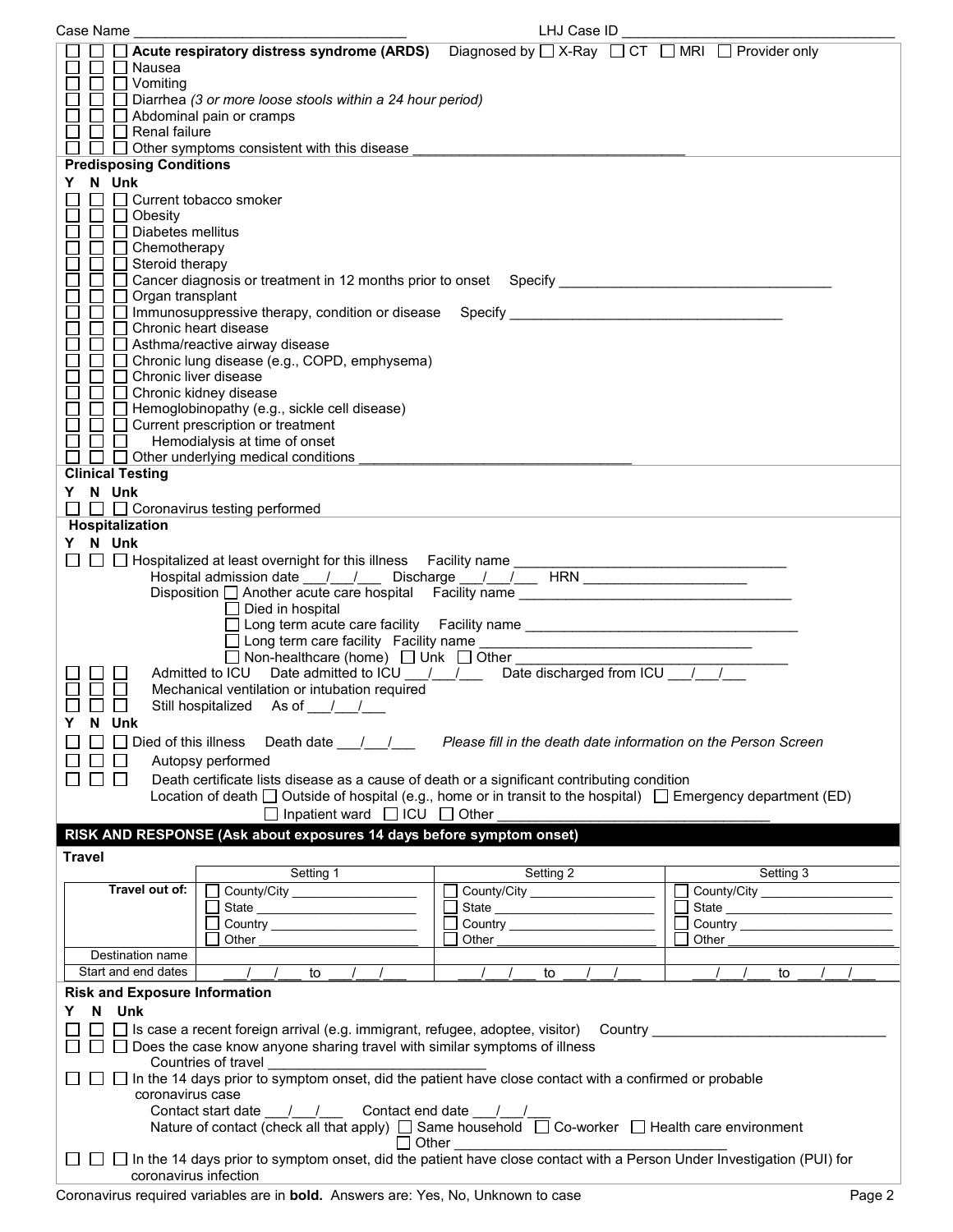| Case Name                                                                                                                                                                                                                                                                                                                                                                                                                                                                                                                                                                                                                |                                            | LHJ Case ID                                       |                                                   |
|--------------------------------------------------------------------------------------------------------------------------------------------------------------------------------------------------------------------------------------------------------------------------------------------------------------------------------------------------------------------------------------------------------------------------------------------------------------------------------------------------------------------------------------------------------------------------------------------------------------------------|--------------------------------------------|---------------------------------------------------|---------------------------------------------------|
| Y.<br>N Unk<br>$\Box$ $\Box$ Contact with a person with pneumonia or influenza-like illness<br>Is the patient (check all that apply) $\Box$ Health care worker $\Box$ US military $\Box$ Flight crew                                                                                                                                                                                                                                                                                                                                                                                                                     | $\Box$ Other position of concern           |                                                   |                                                   |
| <b>Exposure and Transmission Summary</b>                                                                                                                                                                                                                                                                                                                                                                                                                                                                                                                                                                                 |                                            |                                                   |                                                   |
| Exposure and Transmission Summary<br>Likely geographic region of exposure $\square$ In Washington – county _______________ $\square$ Onk                                                                                                                                                                                                                                                                                                                                                                                                                                                                                 |                                            | Other state _______________                       |                                                   |
| International travel related □ During entire exposure period □ During part of exposure period □ No international travel                                                                                                                                                                                                                                                                                                                                                                                                                                                                                                  | Not in US - country ______________         |                                                   |                                                   |
| Suspected exposure type □ Foodborne □ Animal related □ Person to person □ Sexual □ Health care associated □ Unk                                                                                                                                                                                                                                                                                                                                                                                                                                                                                                          |                                            |                                                   |                                                   |
|                                                                                                                                                                                                                                                                                                                                                                                                                                                                                                                                                                                                                          |                                            |                                                   |                                                   |
| Describe<br>Suspected exposure setting □ Day care/Childcare □ School (not college) □ Doctor's office □ Hospital ward □ Hospital ER<br>$\Box$ Hospital outpatient facility $\Box$ Home $\Box$ Work $\Box$ College $\Box$ Military $\Box$ Correctional facility $\Box$ Place of worship                                                                                                                                                                                                                                                                                                                                    |                                            |                                                   |                                                   |
| □ Laboratory □ Long term care facility □ Homeless/shelter □ Social event □ Large public gathering □ Restaurant<br>$\fbox{Hotel/motel/hostel} \fbox{Dther} \underline{\hbox{I\hskip -2pt Dther}} \underline{\hbox{I\hskip -2pt Dther}} \underline{\hbox{I\hskip -2pt Dther}} \underline{\hbox{I\hskip -2pt Dther}} \underline{\hbox{I\hskip -2pt Dther}} \underline{\hbox{I\hskip -2pt Dther}} \underline{\hbox{I\hskip -2pt Dther}} \underline{\hbox{I\hskip -2pt Dther}} \underline{\hbox{I\hskip -2pt Dther}} \underline{\hbox{I\hskip -2pt Dther}} \underline{\hbox{I\hskip -2pt Dther}} \underline{\hbox{I\hskip -2$ |                                            |                                                   |                                                   |
| Describe <b>Executive Contract of the Contract of Contract Contract of Contract Contract Contract On Contract Contract On Contract On Contract On Contract On Contract On Contract On Contract On Contract On Contract On Contra</b><br>Exposure summary                                                                                                                                                                                                                                                                                                                                                                 |                                            |                                                   |                                                   |
|                                                                                                                                                                                                                                                                                                                                                                                                                                                                                                                                                                                                                          |                                            |                                                   |                                                   |
|                                                                                                                                                                                                                                                                                                                                                                                                                                                                                                                                                                                                                          |                                            |                                                   |                                                   |
| Suspected transmission type $\Box$ Person to person $\Box$ Sexual $\Box$ Blood products $\Box$ Health care associated $\Box$ Unk                                                                                                                                                                                                                                                                                                                                                                                                                                                                                         |                                            |                                                   |                                                   |
| Describe                                                                                                                                                                                                                                                                                                                                                                                                                                                                                                                                                                                                                 |                                            |                                                   |                                                   |
| Suspected transmission setting $\Box$ Day care/Childcare $\Box$ School (not college) $\Box$ Doctor's office $\Box$ Hospital ward<br>□ Hospital ER □ Hospital outpatient facility □ Home □ Work □ College □ Military □ Correctional facility                                                                                                                                                                                                                                                                                                                                                                              |                                            |                                                   |                                                   |
| $\Box$ Place of worship $\Box$ Laboratory $\Box$ Long term care facility $\Box$ Homeless/shelter $\Box$ Social event                                                                                                                                                                                                                                                                                                                                                                                                                                                                                                     |                                            |                                                   |                                                   |
| □ Large public gathering □ Restaurant □ Hotel/motel/hostel □ Other ________________________________                                                                                                                                                                                                                                                                                                                                                                                                                                                                                                                      |                                            |                                                   |                                                   |
| Describe                                                                                                                                                                                                                                                                                                                                                                                                                                                                                                                                                                                                                 |                                            |                                                   |                                                   |
| <b>Public Health Issues</b><br>N Unk<br>Y.<br>□ □ Was the patient symptomatic during travel from any coronavirus affected areas or within 24 hours of return to the US or<br>local area                                                                                                                                                                                                                                                                                                                                                                                                                                  |                                            |                                                   |                                                   |
| List all travel on public conveyances from 24 hours before onset of fever or symptoms and thereafter (list each portion or leg of trip)<br>Leg 1                                                                                                                                                                                                                                                                                                                                                                                                                                                                         | Leg <sub>2</sub>                           | Leg <sub>3</sub>                                  | Leg <sub>4</sub>                                  |
| Start and end date   / /<br>to $/$ $/$                                                                                                                                                                                                                                                                                                                                                                                                                                                                                                                                                                                   | to $/$ $/$                                 | to $/$ $/$                                        | to                                                |
| Departure and From                                                                                                                                                                                                                                                                                                                                                                                                                                                                                                                                                                                                       | From                                       | From                                              | From                                              |
| arrival cities   <sub>To</sub><br>Transportation type <sup>[</sup> □ Airline □ Train □ Cruise                                                                                                                                                                                                                                                                                                                                                                                                                                                                                                                            | To<br>Airline □ Train □ Cruise             | To<br>Airline □ Train □ Cruise                    | To<br>$\Box$ Airline $\Box$ Train $\Box$ Cruise   |
| $\Box$ Bus $\Box$ Auto $\Box$ Tour group<br>$\Box$ Other                                                                                                                                                                                                                                                                                                                                                                                                                                                                                                                                                                 | Bus $\Box$ Auto $\Box$ Tour group<br>Other | $\Box$ Bus $\Box$ Auto $\Box$ Tour group<br>Other | $\Box$ Bus $\Box$ Auto $\Box$ Tour grour<br>Other |
| Transport company                                                                                                                                                                                                                                                                                                                                                                                                                                                                                                                                                                                                        |                                            |                                                   |                                                   |
| Transport number<br>If needed, enter detailed information in the Transmission Tracking Question Package                                                                                                                                                                                                                                                                                                                                                                                                                                                                                                                  |                                            |                                                   |                                                   |
| <b>Public Health Interventions/Actions</b>                                                                                                                                                                                                                                                                                                                                                                                                                                                                                                                                                                               |                                            |                                                   |                                                   |
| N Unk<br>Y<br>$\Box$ Isolation precautions                                                                                                                                                                                                                                                                                                                                                                                                                                                                                                                                                                               |                                            |                                                   |                                                   |
|                                                                                                                                                                                                                                                                                                                                                                                                                                                                                                                                                                                                                          |                                            |                                                   |                                                   |
|                                                                                                                                                                                                                                                                                                                                                                                                                                                                                                                                                                                                                          |                                            |                                                   |                                                   |
| Settings and details (check all that apply)                                                                                                                                                                                                                                                                                                                                                                                                                                                                                                                                                                              |                                            |                                                   |                                                   |
| Day care  □ School □ Airport □ Hotel/Motel/Hostel □ Transit □ Health care □ Home □ Work □ College<br>コ Military []Correctional facility []Place of worship []International travel []Out of state travel []LTCF                                                                                                                                                                                                                                                                                                                                                                                                           |                                            |                                                   |                                                   |
| $\Box$ Homeless/shelter $\Box$ Social event $\Box$ Large public gathering $\Box$ Restaurant $\Box$ Other                                                                                                                                                                                                                                                                                                                                                                                                                                                                                                                 |                                            |                                                   |                                                   |
| Setting 1                                                                                                                                                                                                                                                                                                                                                                                                                                                                                                                                                                                                                | Setting 2                                  | Setting 3                                         | Setting 4                                         |
| Setting Type (as                                                                                                                                                                                                                                                                                                                                                                                                                                                                                                                                                                                                         |                                            |                                                   |                                                   |
| <b>Facility Name</b>                                                                                                                                                                                                                                                                                                                                                                                                                                                                                                                                                                                                     |                                            |                                                   |                                                   |
| <b>Start Date</b>                                                                                                                                                                                                                                                                                                                                                                                                                                                                                                                                                                                                        |                                            |                                                   |                                                   |
| <b>Time of Arrival</b>                                                                                                                                                                                                                                                                                                                                                                                                                                                                                                                                                                                                   |                                            |                                                   |                                                   |
| Time of Departure                                                                                                                                                                                                                                                                                                                                                                                                                                                                                                                                                                                                        |                                            |                                                   |                                                   |
| Number of people<br>potentially exposed                                                                                                                                                                                                                                                                                                                                                                                                                                                                                                                                                                                  |                                            |                                                   |                                                   |
| $\Box$ $\Box$ Letter sent<br>Date<br>Batch date<br>$\sqrt{2}$                                                                                                                                                                                                                                                                                                                                                                                                                                                                                                                                                            |                                            |                                                   |                                                   |
| <b>TRANSMISSION TRACKING</b>                                                                                                                                                                                                                                                                                                                                                                                                                                                                                                                                                                                             |                                            |                                                   |                                                   |
| Visited, attended, employed, or volunteered at any public settings while contagious $\Box$ Yes $\Box$ No $\Box$ Unk                                                                                                                                                                                                                                                                                                                                                                                                                                                                                                      |                                            |                                                   |                                                   |
|                                                                                                                                                                                                                                                                                                                                                                                                                                                                                                                                                                                                                          |                                            |                                                   |                                                   |
|                                                                                                                                                                                                                                                                                                                                                                                                                                                                                                                                                                                                                          |                                            |                                                   |                                                   |
|                                                                                                                                                                                                                                                                                                                                                                                                                                                                                                                                                                                                                          |                                            |                                                   |                                                   |
|                                                                                                                                                                                                                                                                                                                                                                                                                                                                                                                                                                                                                          |                                            |                                                   |                                                   |
|                                                                                                                                                                                                                                                                                                                                                                                                                                                                                                                                                                                                                          |                                            |                                                   |                                                   |
| checked above)                                                                                                                                                                                                                                                                                                                                                                                                                                                                                                                                                                                                           |                                            |                                                   |                                                   |
|                                                                                                                                                                                                                                                                                                                                                                                                                                                                                                                                                                                                                          |                                            |                                                   |                                                   |
|                                                                                                                                                                                                                                                                                                                                                                                                                                                                                                                                                                                                                          |                                            |                                                   |                                                   |
| End Date                                                                                                                                                                                                                                                                                                                                                                                                                                                                                                                                                                                                                 |                                            |                                                   |                                                   |
|                                                                                                                                                                                                                                                                                                                                                                                                                                                                                                                                                                                                                          |                                            |                                                   |                                                   |
|                                                                                                                                                                                                                                                                                                                                                                                                                                                                                                                                                                                                                          |                                            |                                                   |                                                   |
|                                                                                                                                                                                                                                                                                                                                                                                                                                                                                                                                                                                                                          |                                            |                                                   |                                                   |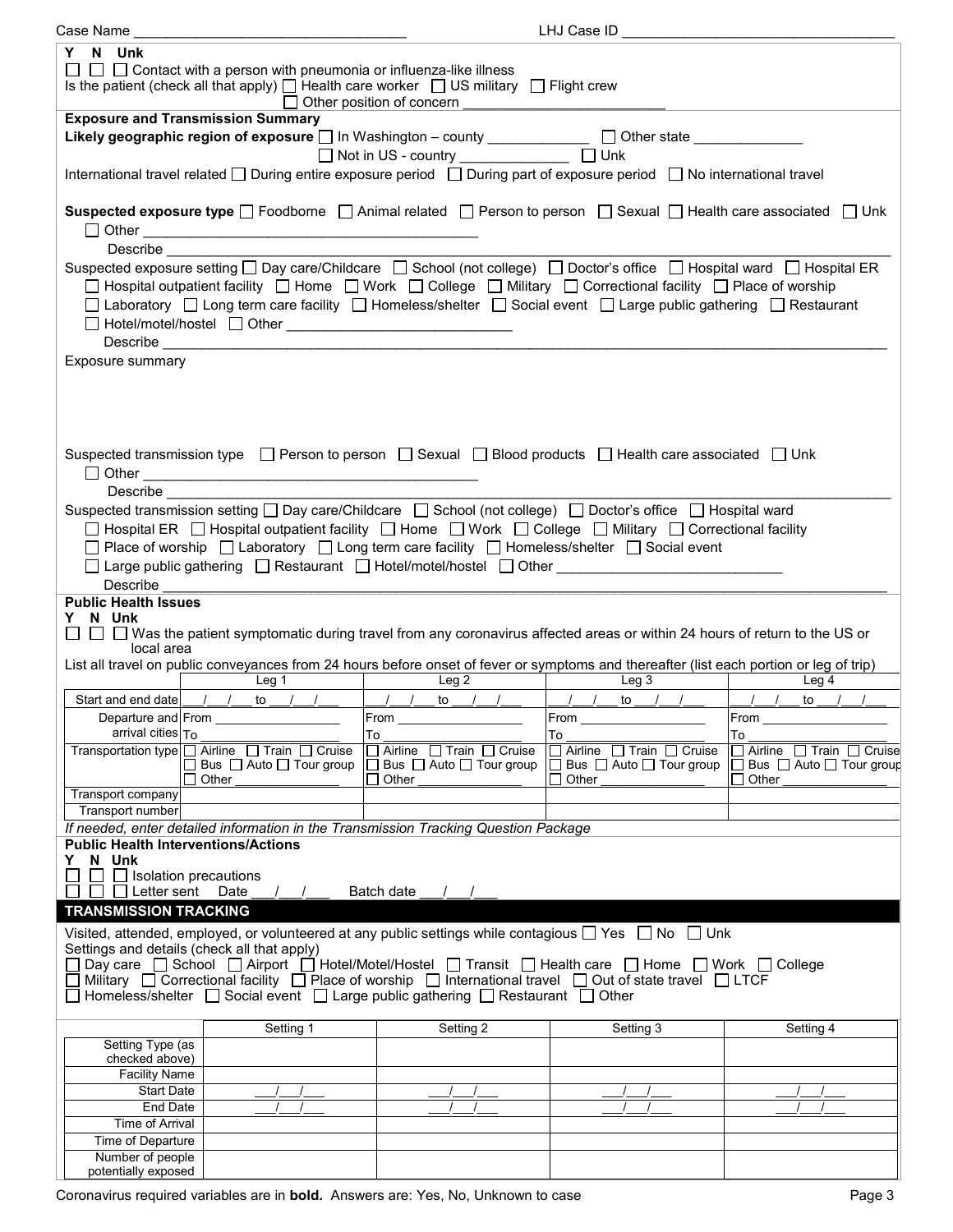| Case Name                                                                                                                                                                    |                                                                                                                               |                                  | LHJ Case ID                    |                                  |
|------------------------------------------------------------------------------------------------------------------------------------------------------------------------------|-------------------------------------------------------------------------------------------------------------------------------|----------------------------------|--------------------------------|----------------------------------|
|                                                                                                                                                                              | Setting 1                                                                                                                     | Setting 2                        | Setting 3                      | Setting 4                        |
| Details (hotel room #,                                                                                                                                                       |                                                                                                                               |                                  |                                |                                  |
| HC type, transit info,                                                                                                                                                       |                                                                                                                               |                                  |                                |                                  |
| $etc.$ )                                                                                                                                                                     |                                                                                                                               |                                  |                                |                                  |
| Contact information<br>available for setting                                                                                                                                 |                                                                                                                               |                                  |                                |                                  |
| (who will manage                                                                                                                                                             | $\Box Y$ $\Box N$ $\Box$ Unk                                                                                                  | $\Box$ $Y$ $\Box$ $N$ $\Box$ Unk | $\Box$ $Y$ $\Box$ N $\Box$ Unk | $\Box$ $Y$ $\Box$ $N$ $\Box$ Unk |
| exposures or disease                                                                                                                                                         |                                                                                                                               |                                  |                                |                                  |
| control for setting)                                                                                                                                                         |                                                                                                                               |                                  |                                |                                  |
| Is a list of contacts                                                                                                                                                        | $\Box$ Y $\Box$ N $\Box$ Unk                                                                                                  | $\Box$ Y $\Box$ N $\Box$ Unk     | $\Box$ Y $\Box$ N $\Box$ Unk   | $\Box$ Y $\Box$ N $\Box$ Unk     |
| known?                                                                                                                                                                       |                                                                                                                               |                                  |                                |                                  |
|                                                                                                                                                                              | If list of contacts is known, please fill out Contact Tracing Form Question Package                                           |                                  |                                |                                  |
| <b>TREATMENT</b>                                                                                                                                                             |                                                                                                                               |                                  |                                |                                  |
| Y N Unk                                                                                                                                                                      |                                                                                                                               |                                  |                                |                                  |
|                                                                                                                                                                              | $\Box$ $\Box$ Did patient receive prophylaxis/treatment                                                                       |                                  |                                |                                  |
|                                                                                                                                                                              |                                                                                                                               |                                  |                                |                                  |
|                                                                                                                                                                              |                                                                                                                               |                                  |                                |                                  |
|                                                                                                                                                                              |                                                                                                                               |                                  |                                |                                  |
|                                                                                                                                                                              | Indication □ PEP □ PrEP □ Treatment for disease □ Incidental □ Other ______________________________                           |                                  |                                |                                  |
|                                                                                                                                                                              |                                                                                                                               |                                  |                                | $\Box$ Unk                       |
| Prescribing provider                                                                                                                                                         |                                                                                                                               |                                  |                                |                                  |
| <b>NOTES</b>                                                                                                                                                                 |                                                                                                                               |                                  |                                |                                  |
|                                                                                                                                                                              |                                                                                                                               |                                  |                                |                                  |
|                                                                                                                                                                              |                                                                                                                               |                                  |                                |                                  |
|                                                                                                                                                                              |                                                                                                                               |                                  |                                |                                  |
|                                                                                                                                                                              |                                                                                                                               |                                  |                                |                                  |
|                                                                                                                                                                              |                                                                                                                               |                                  |                                |                                  |
|                                                                                                                                                                              |                                                                                                                               |                                  |                                |                                  |
|                                                                                                                                                                              |                                                                                                                               |                                  |                                |                                  |
| <b>LAB RESULTS</b>                                                                                                                                                           |                                                                                                                               |                                  |                                |                                  |
| Lab report information                                                                                                                                                       |                                                                                                                               |                                  |                                |                                  |
| Lab report reviewed - LHJ $\Box$                                                                                                                                             |                                                                                                                               |                                  |                                |                                  |
| WDRS user-entered lab report note                                                                                                                                            |                                                                                                                               |                                  |                                |                                  |
|                                                                                                                                                                              |                                                                                                                               |                                  |                                |                                  |
| Submitter                                                                                                                                                                    |                                                                                                                               |                                  |                                |                                  |
|                                                                                                                                                                              | <u> 1989 - Johann John Stone, mars et al. 1989 - John Stone, mars et al. 1989 - John Stone, mars et al. 1989 - John Stone</u> |                                  |                                |                                  |
|                                                                                                                                                                              |                                                                                                                               |                                  |                                |                                  |
|                                                                                                                                                                              |                                                                                                                               |                                  |                                |                                  |
| Specimen                                                                                                                                                                     |                                                                                                                               |                                  |                                |                                  |
| Specimen identifier/accession number __                                                                                                                                      |                                                                                                                               |                                  |                                |                                  |
|                                                                                                                                                                              |                                                                                                                               | Specimen received date / /       |                                |                                  |
| WDRS specimen type _                                                                                                                                                         | <u> 1989 - Johann John Stone, markin film ar yn y brenin y brenin y brenin y brenin y brenin y brenin y brenin y</u>          |                                  |                                |                                  |
|                                                                                                                                                                              |                                                                                                                               |                                  |                                |                                  |
|                                                                                                                                                                              |                                                                                                                               |                                  |                                |                                  |
|                                                                                                                                                                              |                                                                                                                               |                                  |                                |                                  |
| Test performed and result                                                                                                                                                    |                                                                                                                               |                                  |                                |                                  |
|                                                                                                                                                                              |                                                                                                                               |                                  |                                |                                  |
| WDRS test performed<br>WDRS test result, coded<br>WDRS test result, comparator                                                                                               |                                                                                                                               |                                  |                                |                                  |
|                                                                                                                                                                              |                                                                                                                               |                                  |                                |                                  |
| WDRS result, numeric only (enter only if given, including as necessary Comparator and Unit of measure)                                                                       |                                                                                                                               |                                  |                                |                                  |
| WDRS unit of measure _______                                                                                                                                                 |                                                                                                                               |                                  |                                |                                  |
| Test method                                                                                                                                                                  | <u> 1989 - Jan James James Barnett, martin de la populación de la propia de la propia de la propia de la propia d</u>         |                                  |                                |                                  |
|                                                                                                                                                                              |                                                                                                                               |                                  |                                |                                  |
| Test result – Other, specify<br><b>Contract Contract</b><br>Test result Suller, specify <u>Theoritic Departive Denotement Departic Dequivocal</u> Dest not performed Dending |                                                                                                                               |                                  |                                |                                  |
| Test result status □ Final results; Can only be changed with a corrected result                                                                                              |                                                                                                                               |                                  |                                |                                  |
|                                                                                                                                                                              | $\Box$ Preliminary results                                                                                                    |                                  |                                |                                  |
|                                                                                                                                                                              | $\Box$ Record coming over is a correction and thus replaces a final result                                                    |                                  |                                |                                  |
|                                                                                                                                                                              | $\Box$ Results cannot be obtained for this observation                                                                        |                                  |                                |                                  |
|                                                                                                                                                                              | $\Box$ Specimen in lab; results pending                                                                                       |                                  |                                |                                  |
| Result date __/__/__                                                                                                                                                         |                                                                                                                               |                                  |                                |                                  |
| <b>Upload document</b>                                                                                                                                                       |                                                                                                                               |                                  |                                |                                  |
|                                                                                                                                                                              |                                                                                                                               |                                  |                                |                                  |
| <b>Ordering Provider</b>                                                                                                                                                     |                                                                                                                               |                                  |                                |                                  |
|                                                                                                                                                                              |                                                                                                                               |                                  |                                |                                  |
|                                                                                                                                                                              |                                                                                                                               |                                  |                                |                                  |
| Ordering facility                                                                                                                                                            |                                                                                                                               |                                  |                                |                                  |
|                                                                                                                                                                              |                                                                                                                               |                                  |                                |                                  |
|                                                                                                                                                                              |                                                                                                                               |                                  |                                |                                  |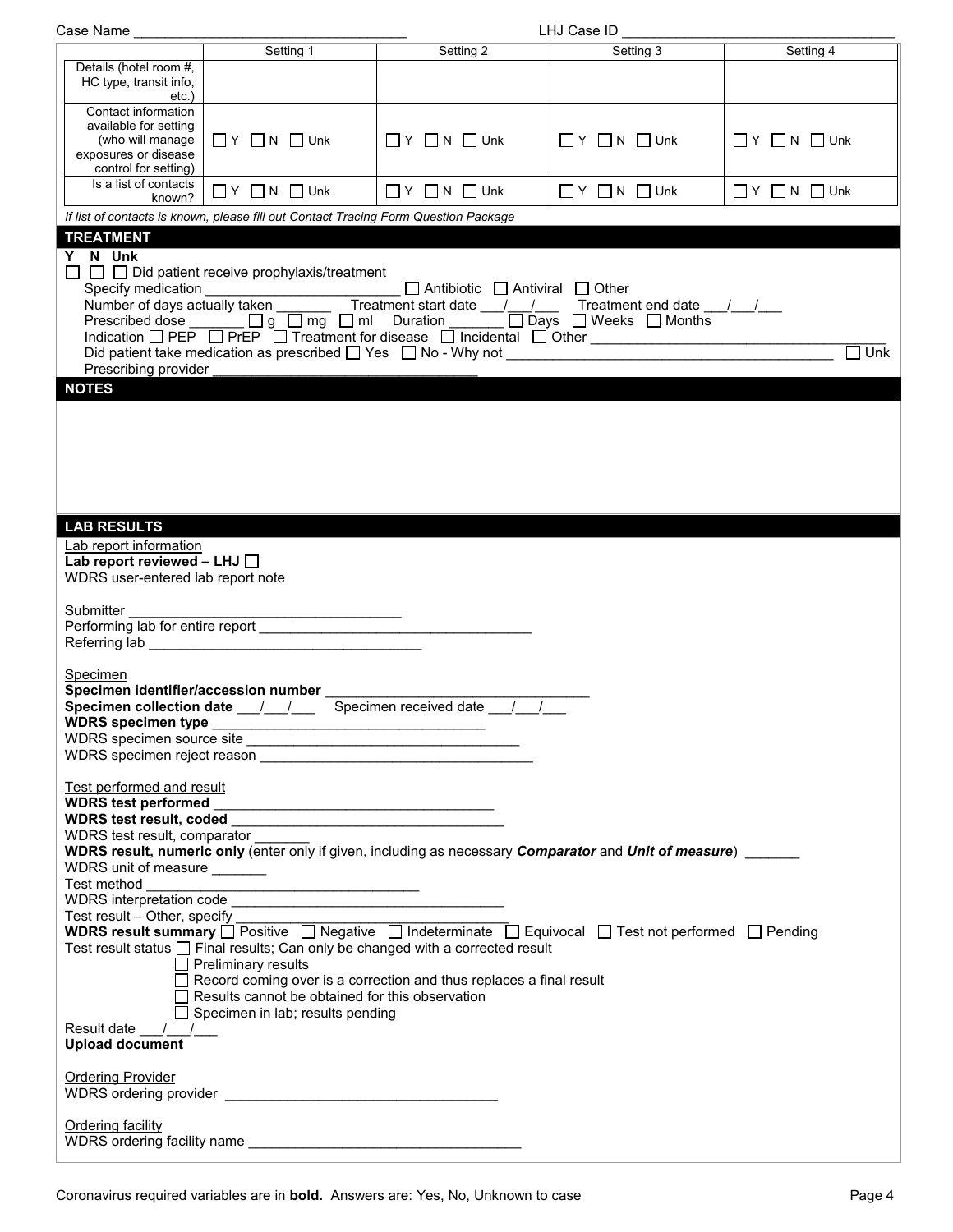#### **APPENDIX A: Novel Coronavirus WORKSHEET**

### **COLLECT THE FOLLOWING INFORMATION FOR EACH DATE:**

#### **Locations of potential exposure and transmission**

- Addresses and phone numbers of locations<br>• Dates and times visited (time of arrival and location
- Dates and times visited (time of arrival and length of stay)<br>■ Complete travel information (e.g., departure & arrival cities
- Complete travel information (e.g., departure & arrival cities, method of transport, transport company, transport numbers)
- Remember to ask about stops at grocery stores, gas stations, churches, healthcare facilities, schools and child care centers

Name: \_\_\_\_\_\_\_\_\_\_\_\_\_\_\_\_\_\_\_\_\_\_\_\_\_\_\_\_\_\_\_\_\_\_Patient DOB: \_\_\_\_/\_\_\_\_\_/\_\_\_\_\_

**Information about** 

• Names and phone numbers

Are contacts symptomatic?

**Contacts**

of contacts ■ Relation to case

# **PART I: Identifying Sources of Infection**

|                                                   | <b>DATE</b> | <b>DAY</b>  | <b>LOCATIONS</b> (with times)    | <b>CONTACTS</b> |
|---------------------------------------------------|-------------|-------------|----------------------------------|-----------------|
| <b>EARLIEST</b><br><b>EXPOSURE</b><br><b>DATE</b> |             | $-14$       |                                  |                 |
|                                                   |             | $-13$       |                                  |                 |
|                                                   |             | $-12$       |                                  |                 |
|                                                   |             |             |                                  |                 |
|                                                   |             | $-11$       |                                  |                 |
|                                                   |             | $-10$       |                                  |                 |
|                                                   |             | $-9$        |                                  |                 |
|                                                   |             | $-8$        |                                  |                 |
| <b>Exposure</b>                                   |             |             |                                  |                 |
| Period                                            |             | $-7$        |                                  |                 |
|                                                   |             | $-6$        |                                  |                 |
|                                                   |             | $-5$        |                                  |                 |
|                                                   |             | $-4$        |                                  |                 |
|                                                   |             | $-3$        |                                  |                 |
|                                                   |             | $-2$        |                                  |                 |
|                                                   |             | $-1$        |                                  |                 |
| <b>SYMPTOM</b><br><b>ONSET</b>                    |             | $\mathbf 0$ | See Part B for Contagious Period |                 |
|                                                   |             |             |                                  |                 |